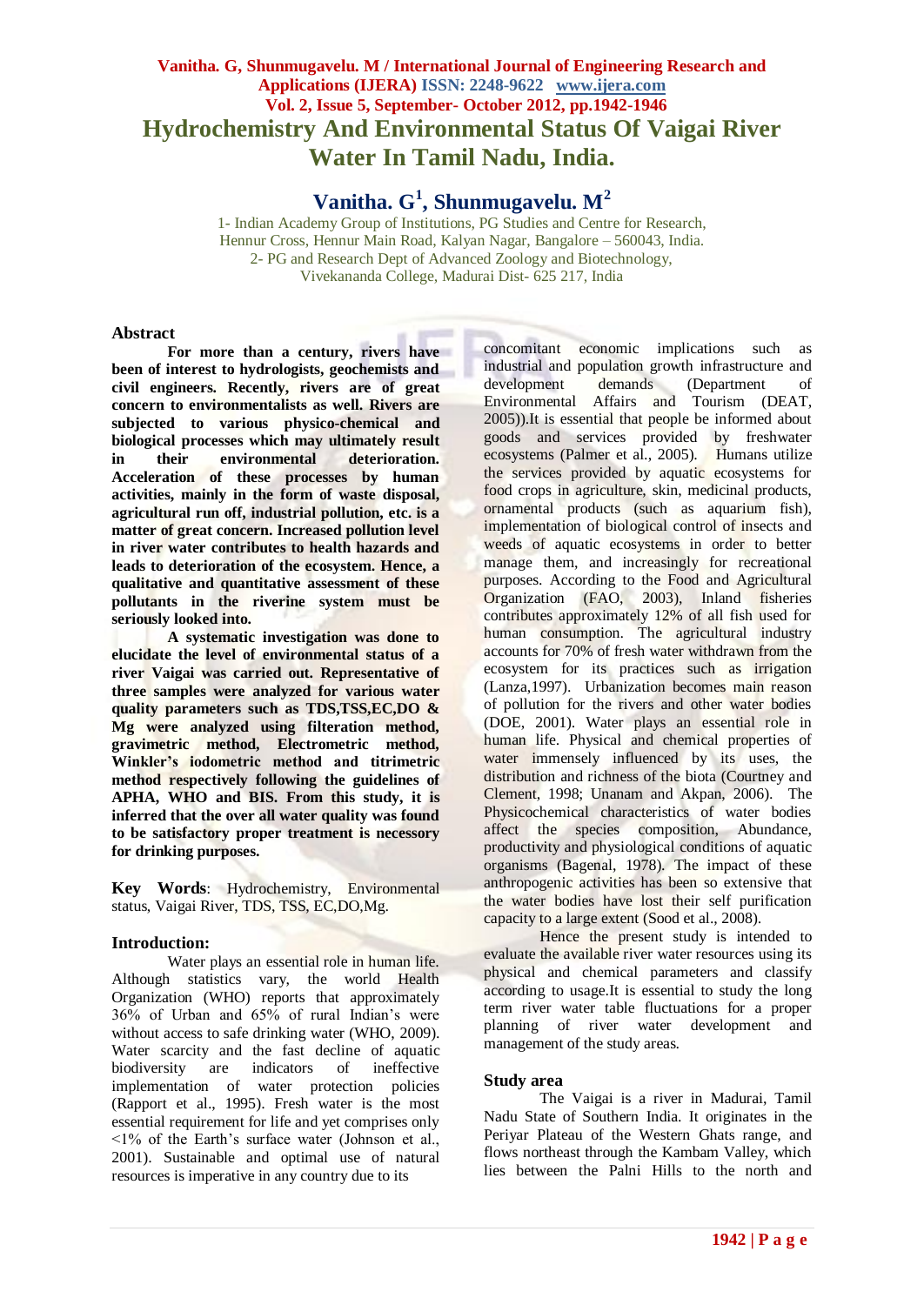Varushanad Hills to the South. The Vattaparai Falls are located on this river. As it rounds the eastern corner of the Varushanad Hills, the river turns Southeast, running through the region of Pandya Nadu. Madurai, the target city in the Pandya Nadu region and its ancient Capital, lies on the Vaigai. The river empties into the Palk Strait in Ramanathapuram District. The Vaigai is 258 kilometers (160mi) long, with a drainage basin 7,031 square kilometers (2,715 sq mi) large. It falls within the co-ordinates of Latitude 7o21'00" N and Longitude 79o00'00''E. Vaigai Dam is built across the Vaigai River near Andipatty, in the Theni district of Tamil Nadu, Southern India. The Vaigai river rarely flood; its chief tributaries are the Suruliar, Theniar, Varaha Nadi and Mangalar (Britannica, 2009).

#### **Materials and methods**

To get a brief insight about the quality of Vaigai river water and to determine the spatial and temporal variation of water quality parameters a total of 3 samples were collected from Kunnur (Theni), AnnnaiPatty and Vaigai Dam for the period of one year (Nov 2009 – Oct 2010) with an interval of 30 days. In each station a sampling spot were fixed for the collection of water sample. Every month samples were collected at the surface of the rivers at 11.30 am to 12.30 pm in order to maintain uniformity. Samples were collected in clean white polythene containers. Collected samples were brought to the laboratory and kept in the refrigerator for further analysis. TDS, TSS, EC, DO and Mg parameters were analyzed by using standard procedures (APHA, 2005). TDS and TSS were analyzed by using Whatmann No.1 filter paper, EC was determined by Electrometric method, Dissolved Oxygen was analyzed by Winkler's method and Mg was quantified by titrimetric method.

# **Results and Discussion Total Dissolved Solids**

The determination of total dissolved solids is a measure of all salts in solution or elements dissolved in water. This can include inorganic anions (negative charged ions) like Carbonates, Chlorides, Sulfates and Nitrates. The inorganic cations (Positively charged ions) include Sodium, Potassium, Calcium and Magnesium. Water with high TDS produces scales on cooking vessels and boilers. Water containing more than 500 mg/L of TDS is not considered suitable for drinking water supplies.The TDS concentration in Kunnur sample unit is varying from 310 mg/L to 440 mg/L with an average of 373.3 mg/L. In Annaipatty it ranges from 600 mg/L to 800 mg/L with n average of 783 mg/L. Concentration of TDS in Vaigai Dam sample unit varying from 140 mg/L to 370 mg/L with an average of 230 mg/L. The values of both Kunnur and Annaipatty sample units are not within acceptable limits of WHO and ISI standards. Where as the TDS value of Vaigai Dam sample unit lies in the permissible limit of BIS and WHO standards. Also TDS value is higher in summer than the rainy and winter seasons in all the three sample units.

## **Total Suspended Solids**

The TSS concentration in Kunnur sample unit is varying from 6 mg/L to 26 mg/L with an average of 13.5 mg/L. In Annaipatty it ranges from 1mg/L to 10 mg/L with an average of 4 mg/L. Concentration of TSS in Vaigai Dam sample unit varying from 12 mg/L to 30 mg/L with an average of 19.5mg/L. The values of all the three sample units are well Within the permissible limits of WHO and ISI standards. The maximum value was observed at Vaigai dam sample unit during monsoon period and minimum was observed in post monsoon period. In monsoon period the TSS value was high due to floating materials like fine silts and detritus carried by rain water from the catchment. This is in acceptance with the findings of Muduli Bipra Prasanna et al. (2010).

# **Electrical Conductivity**

These may be attributed to leaching processes along the flow direction, high rates of evaporation and anthropogenic activities prevailing in the area (Adil Elkrail et al., 2012). Electrical conductivity shows that total soluble salt content in water. Conductivity is an important criterion in determining the suitability of water for irrigation.The value of EC in Kunnur sample unit is varying from 400 micro mhos/cm to 710 micro mhos/cm with an average of 545 micro mhos/cm. In Annaipatty it ranges from 650 micro mhos/cm to 1060 micro mhos/cm with an average of 842.5 micro mhos/cm. The value of EC in Vaigai Dam sample unit is varying from 300 micro mhos/cm to 420 micro mhos/cm with an average of 351.6 micro mhos/cm. The Value of EC is high during Summer and less during Monsoon and post Monsoon period in all the sampling units. EC OF Vaigai dam sample unit lies within the permissible limit where as Annaipatti and kunnur samples lie in the range of medium salinity.

# **Dissolved Oxygen**

The concentration of dissolved oxygen regulates the distribution of flora and fauna. Seasonally the concentration of dissolved oxygen was more during monsoon and least during summer. In the present investigation the concentration of dissolved oxygen in Kunnur sample unit is varying from 1mg/L to 2.4 mg/L with an average of 1.5 mg/L. In Annaipatty it ranges from 2.4 mg/L to 4.6 mg/L with an average of 1.5mg/L. Concentration of DO in Vaigai Dam sample unit varying from 4 mg/L to 6 mg/L with an average of 4.1mg/L. Low DO value is seen in both Kunnur and Annaipatty sample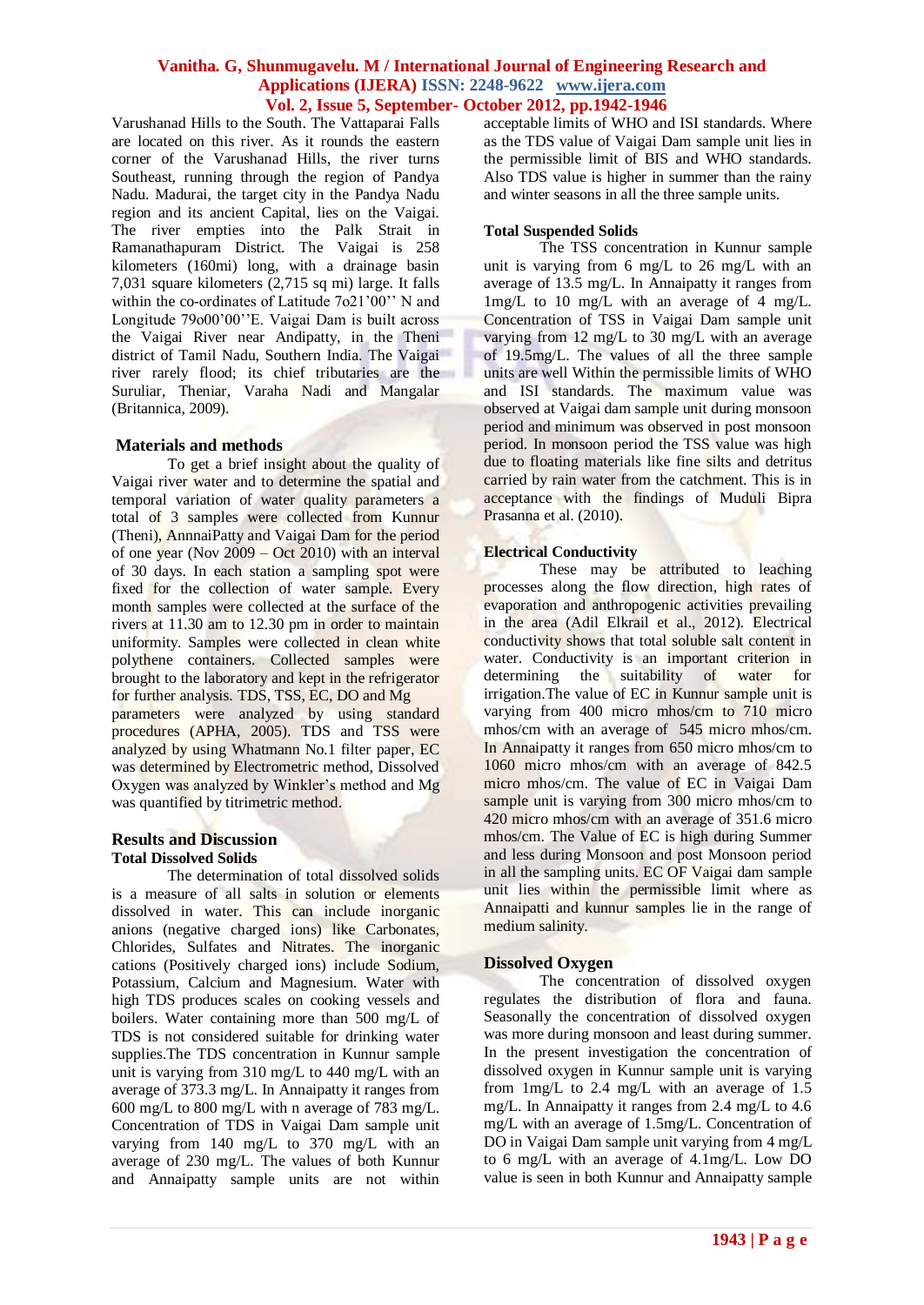unit. This may be due to poor productivity. This is in acceptance with the findings of Schuster,(1952).

### **Magnesium**

The source of magnesium in natural water are various types of rocks, industrial waste and sewage. The total hardness of water is due to Ca, Mg. There is evidence that hard water plays a role in heart diseases (Sastry and Rati,1998). Higher concentration of Mg makes the water unpalatable and act as laxative to humanbeings.The Mg Concentration in Kunnur sample unit is varying from 14mg/L to 28 mg/L with an average of 19.75 mg/L. In Annaipatty it ranges from 38mg/L to 70 mg/L with an average of 45.8 mg/L. Concentration of Mg in Vaigai Dam sample unit varying from 8.6 mg/L to 16.5 mg/L with an average of 12.2mg/L. The results reveal that Mg concentration lies within permissible limit at Kunnur and Vaigai dam Sample units. Whereas at Annaipatty Mg concentration do not lie within the BIS and WHO permissible limit. Hence treatment of the water is necessary for drinking and irrigation purposes.

**Table1: Chemical composition of Vaigai River water at Kunnur sampling unit .**

| Mont<br>hs | <b>TDS</b><br>(mg)<br>L) | <b>TSS</b><br>(mg)<br>L) | EC<br>(Micro<br>mhos/c<br>$\mathbf{m}$ | D <sub>O</sub><br>(mg)<br>L) | Mg<br>(mg)<br>L) |
|------------|--------------------------|--------------------------|----------------------------------------|------------------------------|------------------|
| <b>Nov</b> | 380                      | 12                       | 490                                    | 1.4                          | 18.3             |
| Dec        | 390                      | 13                       | 440                                    | 1.4                          | 19.4             |
| Jan        | 400                      | 13                       | 410                                    | 1.5                          | 21.5             |
| Feb        | 400                      | 20                       | 630                                    | 2.0                          | 22.8             |
| Mar        | 450                      | 24                       | 600                                    | 2.2                          | 25.6             |
| Apr        | 440                      | 26                       | 710                                    | 2.4                          | 28.0             |
| May        | 410                      | 14                       | 700                                    | 1.7                          | 27.9             |
| June       | 300                      | 8                        | 610                                    | 1.0                          | 15.5             |
| July       | 320                      | 6                        | 54                                     | 1.1                          | 14.0             |
| Aug        | 310                      | 8                        | 500                                    | 1.2                          | 14.2             |
| Sep        | 330                      | 8                        | 510                                    | 1.3                          | 14.8             |
| Oct        | 350                      | 10                       | 400                                    | 1.3                          | 15.0             |

**Table 2: Chemical composition of Vaigai River water at Annaipatty sampling unit .**

| Mont<br>hs | <b>TDS</b><br>(mg) | <b>TSS</b><br>(mg) | EC<br>(Micro | DO<br>(mg) | Mg<br>(mg) |
|------------|--------------------|--------------------|--------------|------------|------------|
|            | L)                 | L)                 | mhos/c       | L)         | L)         |
|            |                    |                    | m)           |            |            |
| <b>Nov</b> | 720                | 03                 | 760          | 3.2        | 44.3       |
| Dec        | 750                | 04                 | 700          | 3.4        | 46.2       |
| Jan        | 770                | 04                 | 660          | 3.4        | 48.8       |
| Feb        | 790                | 06                 | 830          | 3.6        | 50.2       |
| Mar        | 780                | 08                 | 940          | 3.6        | 52.8       |
| Apr        | 800                | 10                 | 1060         | 4.6        | 70.2       |
| May        | 716                | 04                 | 1050         | 3.8        | 57.8       |
| June       | 610                | 03                 | 980          | 2.2        | 38.5       |
| July       | 620                | 02                 | 900          | 2.4        | 38.0       |
| Aug        | 600                | 01                 | 880          | 2.6        | 40.0       |
| Sep        | 650                | 02                 | 700          | 2.8        | 40.4       |
| Oct        | 700                | 03                 | 650          | 3.0        | 42.3       |

**Table3: Chemical composition of Vaigai River water at Vagai Dam sampling unit .**

| <b>Mont</b><br>hs | <b>TDS</b><br>(mg)<br>L) | <b>TSS</b><br>(mg)<br>L) | EC<br>(Micro<br>mhos/c<br>$\mathbf{m}$ ) | D <sub>O</sub><br>(mg)<br>L) | Mg<br>(mg)<br>L) |
|-------------------|--------------------------|--------------------------|------------------------------------------|------------------------------|------------------|
| <b>Nov</b>        | 210                      | 12                       | 490                                      | 4.8                          | 11.8             |
| Dec               | 220                      | 13                       | 440                                      | 5.0                          | 12.0             |
| Jan               | 240                      | 13                       | 410                                      | 5.1                          | 12.5             |
| Feb               | 300                      | 20                       | 630                                      | 5.3                          | 13.9             |
| Mar               | 350                      | 24                       | 600                                      | 5.8                          | 14.5             |
| Apr               | 370                      | 26                       | 710                                      | 6.0                          | 16.5             |
| May               | 214                      | 14                       | 700                                      | 5.4                          | 15.9             |
| June              | 150                      | 08                       | 610                                      | 4.0                          | 8.6              |
| July              | 170                      | 06                       | 540                                      | 4.2                          | 9.8              |
| Aug               | 140                      | 08                       | 500                                      | 4.6                          | 10.0             |
| Sep               | 190                      | 08                       | 510                                      | 4.6                          | 10.2             |
| Oct               | 200                      | 10                       | 400                                      | 4.8                          | 11.4             |

**Fig 1:**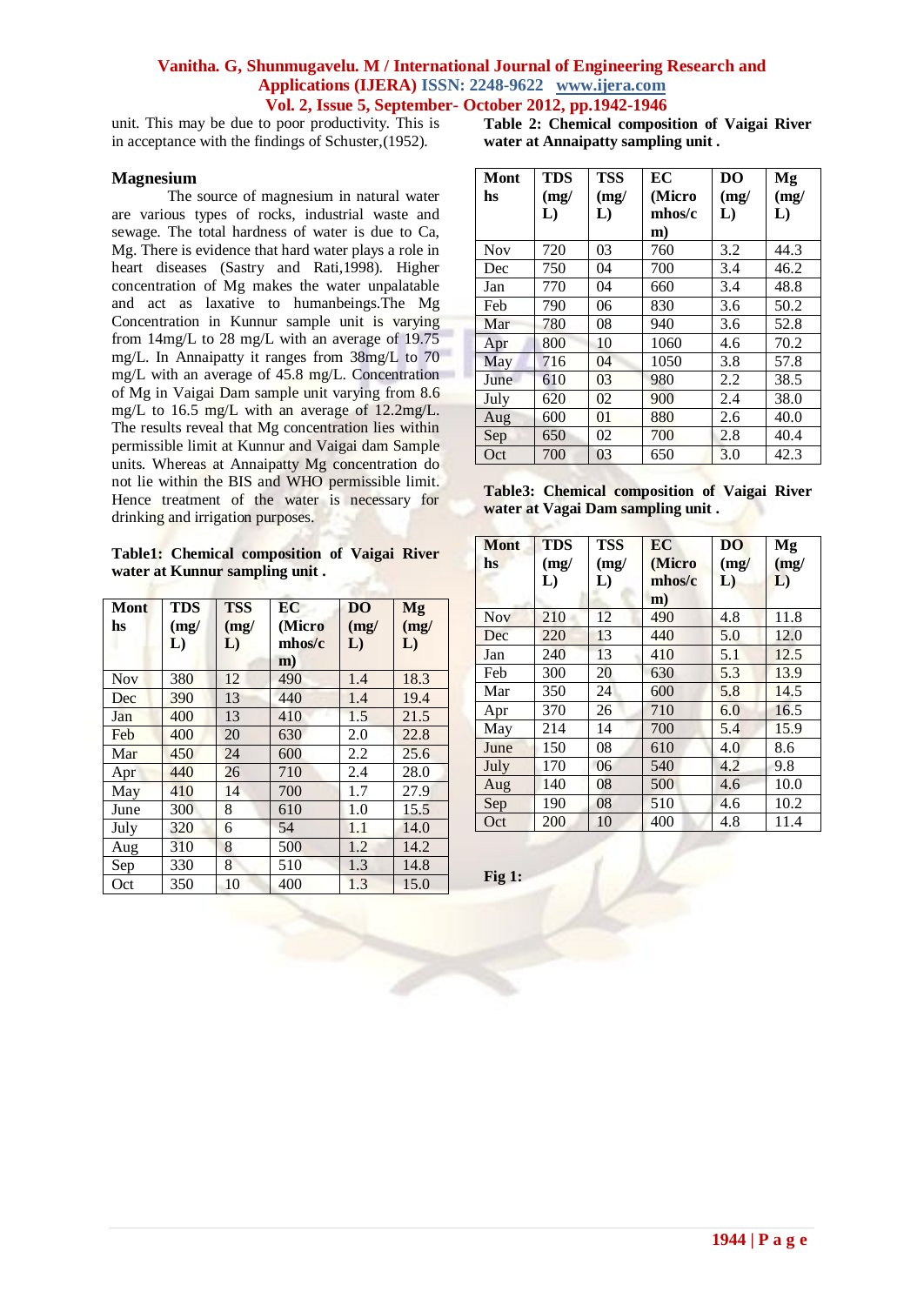

#### **Fig2:**